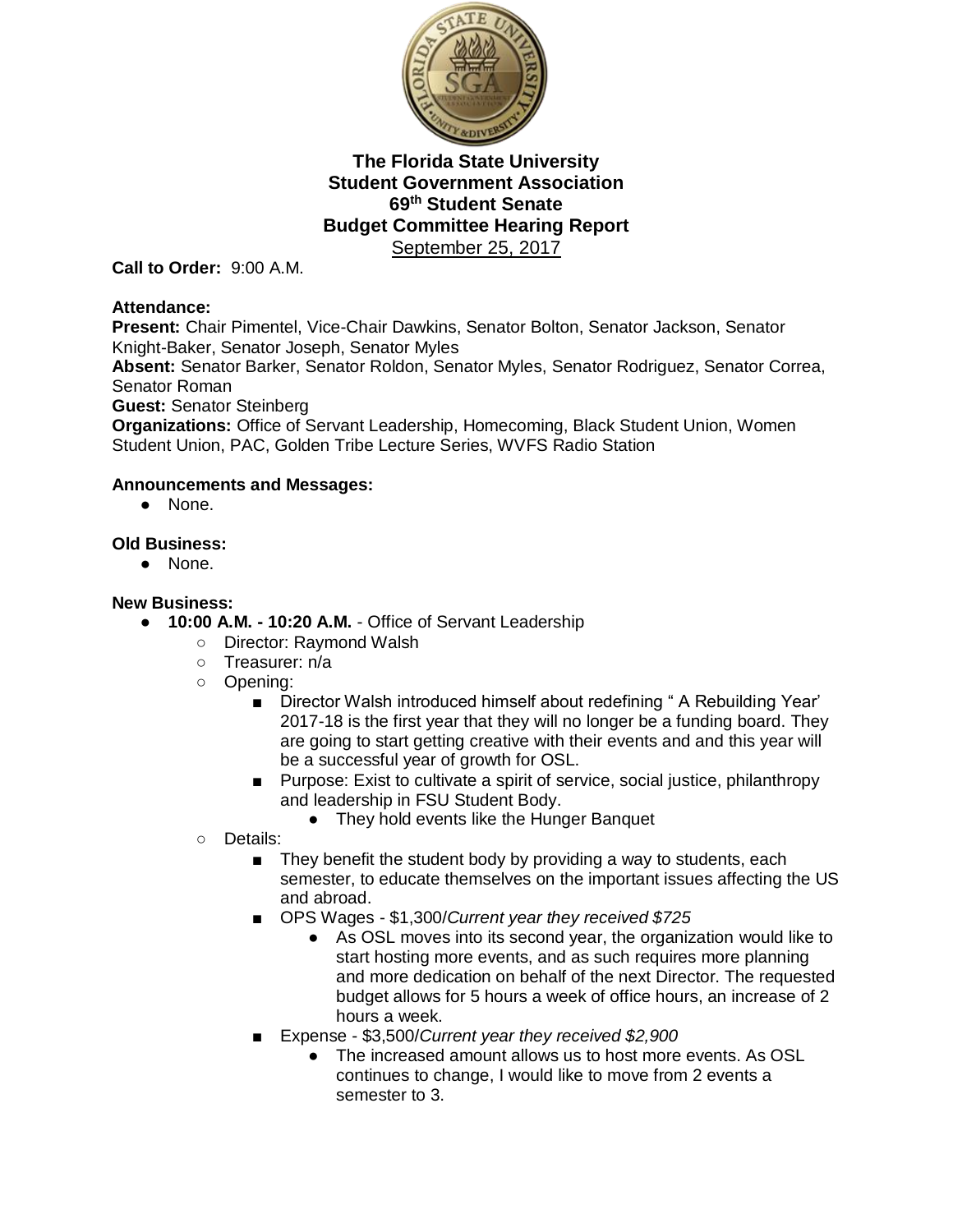

- Example: Sundown Social Space Rental
	- \$750
- They are currently in the process of hosting an event with Capital City Youth Services to host their annuals sleep out.
- Food \$1000/*Current year they received \$600*
	- A large majority of OSL events feature food. It serves as an incentive for students to come by, while also bring a casual environment to certain events, such as the Sundown Social. ○ \$797
- Clothing and Awards \$200/*Current year they received \$0*
	- Allows for the purchase of promotional materials that help spread and improve the image of OSL. Polos, for example, add visibility and legitimacy to organization officers.
		- Also adding in the concept of purchasing awards for organizations.
- Priority of Events
	- 1. Service Fair
		- They are speaking of collaborating with the Black Student Union during their service week.
	- 2. Sundown Social
		- They bring in speakers from Big Brothers, Big Sisters; Capital City Youth Services, and more.
		- They work as a speed friending type process with community service.
	- 3. Hunger Banquet
		- Students were assigned a class and they were told a story and in a way acting that out.
		- The Food Collection services come in and speak to us about decreasing spending on food and waste.
	- 4. CCYS Sleep Out
		- This year is the first year they contacted OSL. They are a local nonprofit that works with kids 18 and under for short term and long term shelter. This sleep out highlights homeless youth. Attendees essentially spend a night outside.
	- 5. Adventures in Service
		- Small event in the Union for students to go abroad, ex. Emergency Management Program.
- Questions:
	- Senator Joseph asked if their Sundown Social was in college town ● It was.
	- Senator Bolton asked if there is any data of how many people volunteer as a result of OSL events?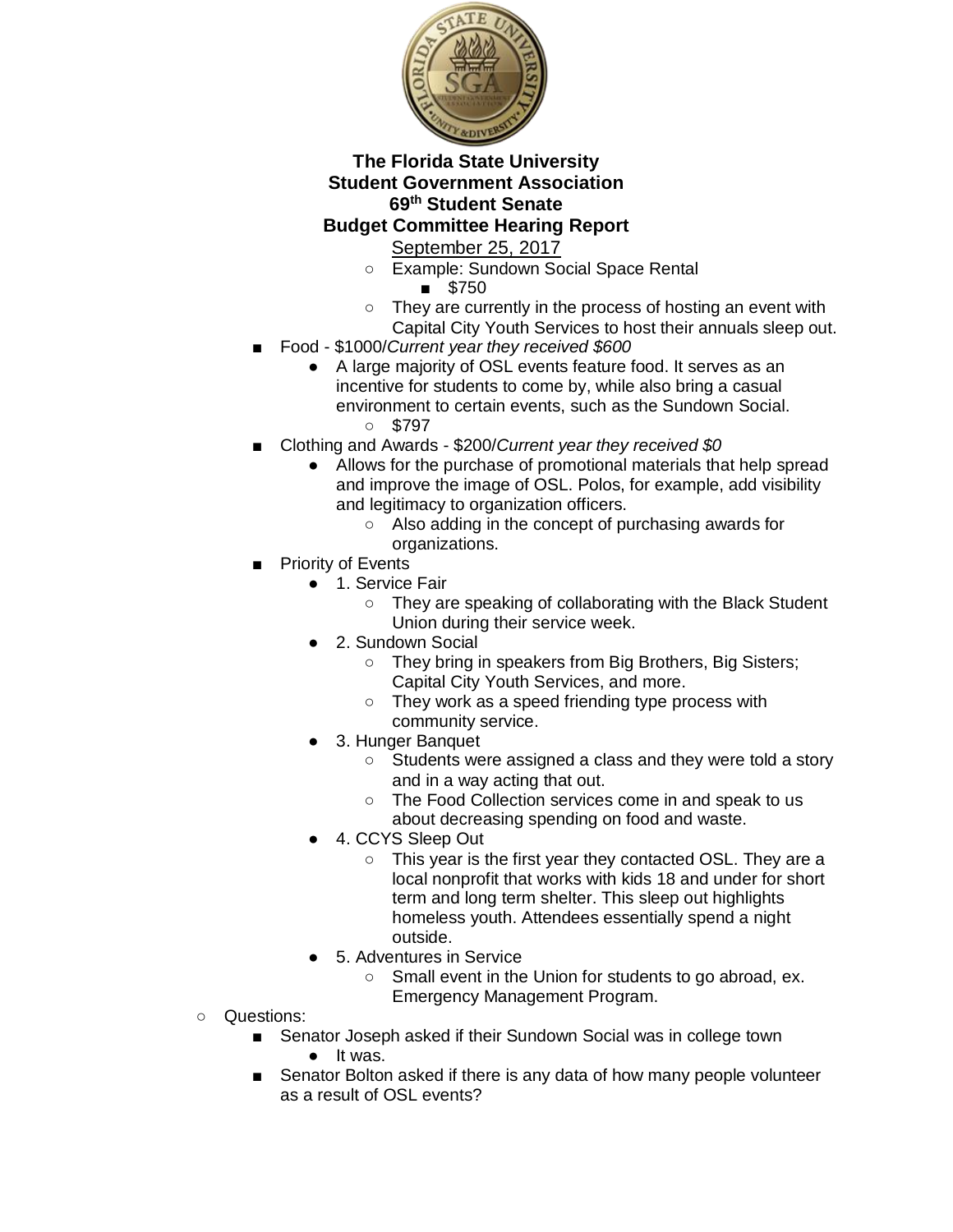

- Director Walsh can send over an estimate but he has a little bit of an idea of people who come out to events.
	- Senator Bolton followed up by mentioning it would be great for them to look at how many students they reach out two.
		- Director Walsh gave the example of BSU and how that food traffic will increase because they are bringing out new and different crowds.
- Senator Joseph asked why there was no budget for the current year for clothing and awards.
	- There is no current budget for the clothing and awards but in the 2016-17 there was an awards banquet but that was currently wiped.
- Senator Bolton asked if they use student pubs for advertising?
	- Director Walsh mentioned they will doing that with an email list and collaborating with IRHC to pub events.
- Closing:
	- None.
- **11:00 A.M. - 11:20 A.M.** Homecoming
	- Director: Erika Rivera
	- Treasurer/Asst. Director Logan Knutson
	- Opening:
		- About Us
			- One of the longest lasting tradition of FSU, est. 1948
				- Originally only Events on Friday (Pow Wow) and Saturday (Parade, Game, Dance)
			- Expanded in the 90s and the 21st century with Skit Night, Philanthropy Day, and Warchant.
			- Currently is a full week of events
			- The culmination of past, present, and future Seminoles in a week full of campus camaraderie and sense of exuberated pride our great University"
	- Details:
		- **Previous Allocations** 
			- **2006:** \$210,110 **2007:** \$252,000 **2008:** \$327,000
			-

| LUUU. JZUU. IUU        | <b>ZUUT.</b> JZUZ.UUU | <b>LUUO.</b> JJZT,UUU |
|------------------------|-----------------------|-----------------------|
| <b>2009: \$325,000</b> | 2010: \$330,000       | 2011: \$365,000       |
| 2012: \$386,796        | 2013: \$535,024       | 2014: \$382,500       |

- 
- **2015:** \$365,000 **2016:** \$335,000 **2017:** \$295,000
- Council Events: Warchant
	- Contractual Services: Artist Fees & Requests
	- Expenses: Civic Center rent & Production needs
		- **2018 Request**
			- CTR Touring INC. \$150,000
			- Windish Talent LLC \$8,000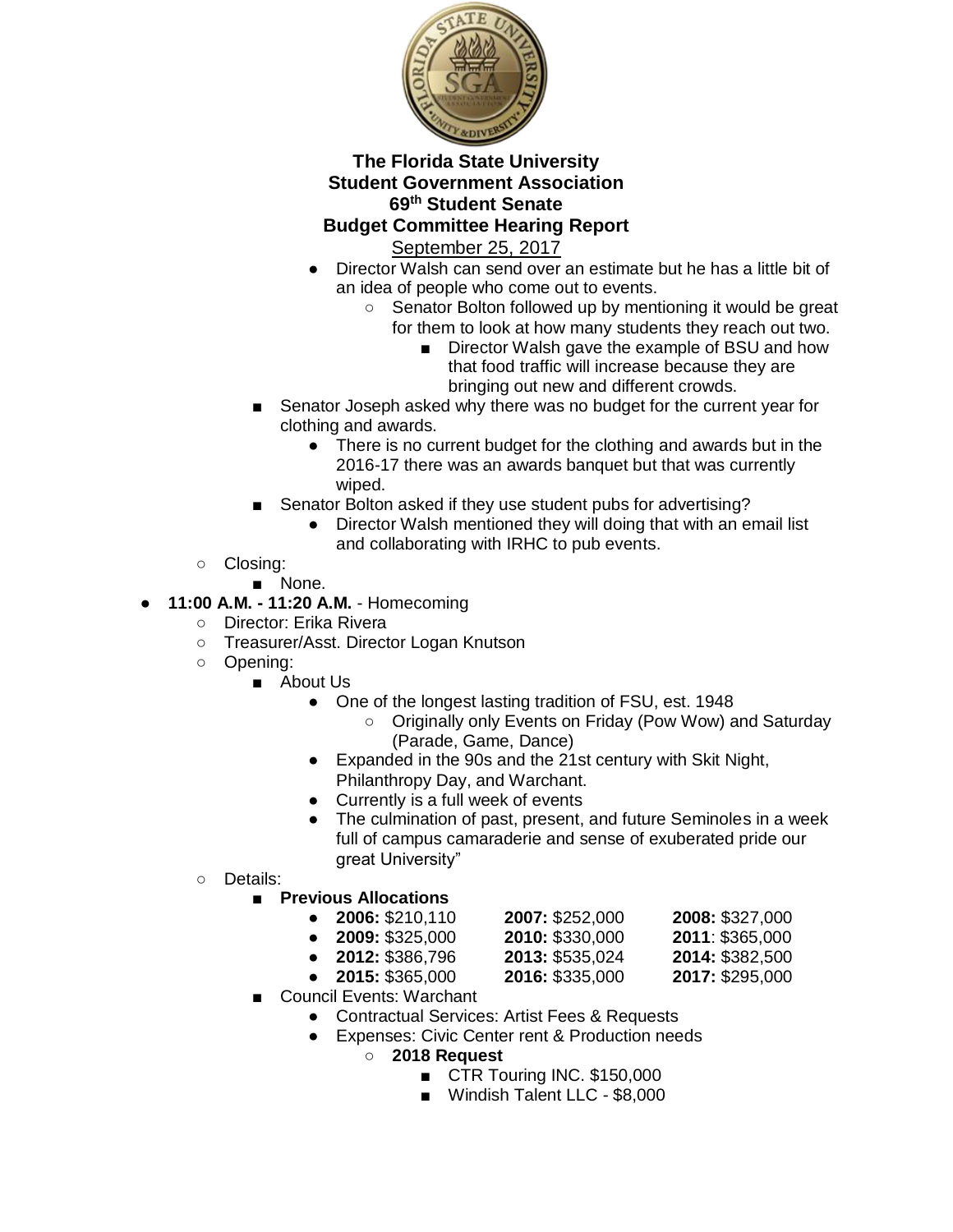

- Civic Center Production \$70,000
- P-Card Purchase \$1,000
- Facebook Ads \$30
- Total Request \$228,130
- **Council Events: Seminole Festival & Green Dot** 
	- Expenses: Rides and Inflatables, Food/Vendors, DJ, and
		- Production set-up, Entertainment, Green Dot Stage
			- 2018 Request
				- Burgess Amusement and Special Events \$10,000
				- Baid Xtreme Entertainment Inc. \$6,000
				- Dog Et, Al, Lucy & Leo's Diva Pops LLC, Gumby's Pizza - \$4,800
				- Antonine Mercidieu, Production Support Group -\$1,500
				- Total Request \$23,300
		- **Council Events: Public Relations & Marketing** 
			- 2018 Request
				- Homestead Imprinted Sportswear \$13,000
				- UPS Store, P-Card \$3,000
				- Lamar \$10,000
				- Bag Tags, Inc. \$800
				- Promo Items \$3,200
		- Expenses: Shirts and Tanks, Printing and Banners, Billboard Ads, Event Tags, and Giveaways
	- **Council Events: Spear-It Night** 
		- Expenses: Production for stage, food for judges and performers
			- 2018 Request
				- Production Support Group LLC \$4,500
				- P-Card 200
				- Total Request \$4,700
- Council Events: Skit Night
	- Expenses: Production for stage, food for judges and performers
	- Expenses: Rental fee for the Venue
		- 2018 Request
			- Moon Management \$3,500
- Council Events: Operations & Outreach
	- Expenses: Torch Pursuit event, Food Trophies, Barricades & Walkie Talkies
		- 2018 Request
			- P-Card \$500
			- Bob's Barricades \$3,300
- Council Events: Jimbo's True Seminole Tailgate
	- Expenses: Food expense, DJ/Entertainment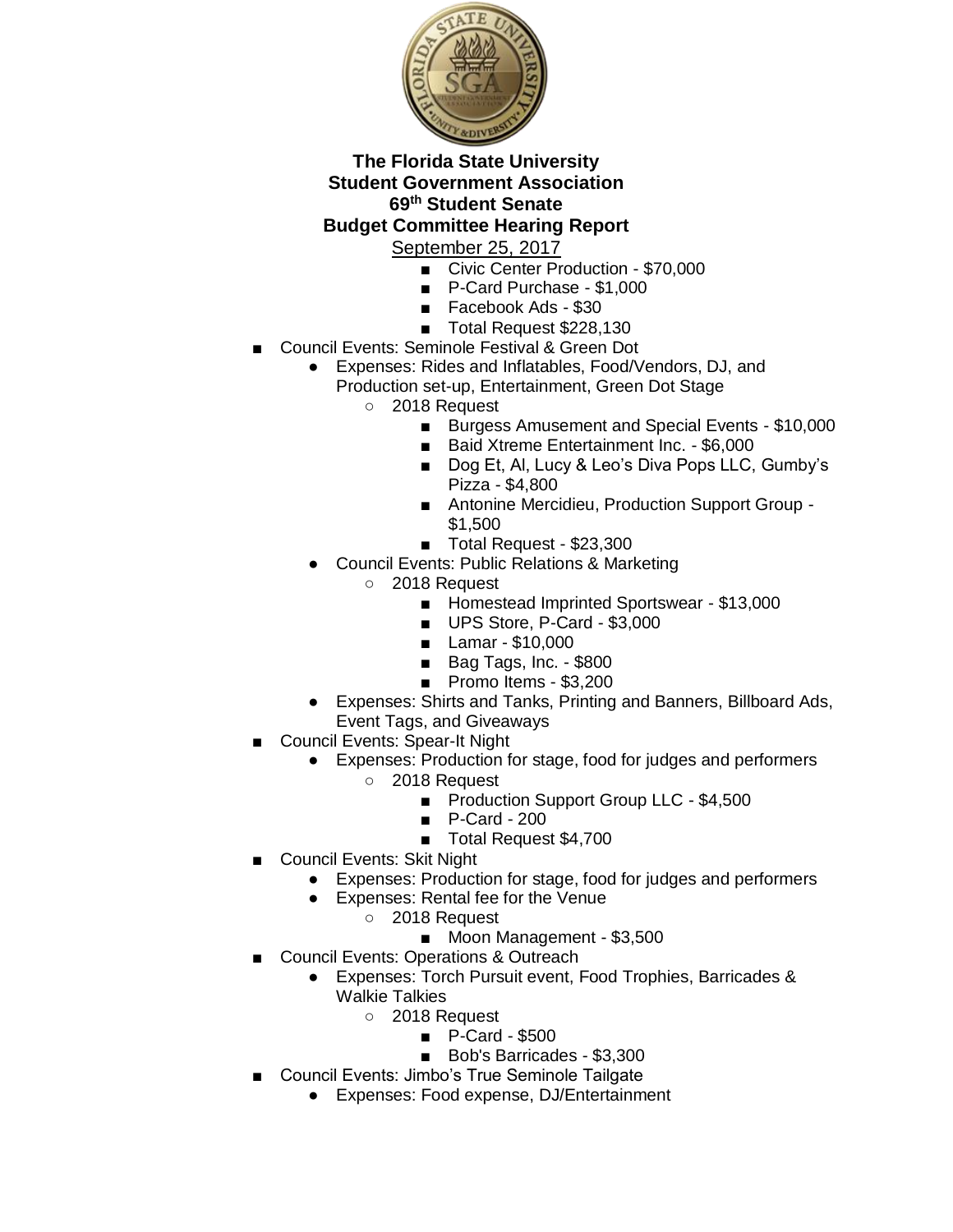

# September 25, 2017

- 2018 Request
	- Klown Kapers Inc \$1,000
	- Catered Food \$1,000
	- Total Request \$2,000
- Council Events: Faculty & Staff Reception
	- Expenses: Catering with Food, Live Music, Event Venue
		- 2018 Request
			- Aramark Food Service \$600
			- Live Music \$200
			- Total Request \$800
- Council Events: Karaoke for a Cause
	- Expenses: Food for Karaoke event
		- 2018 Request
			- P-Card \$125
- Pow Wow
	- Expenses: Artist Fees, Civic Center Rental and Production, Seminole Production, Artist associated fees
		- 2018 Request
			- Goofball Inc, Boonie and Trevor Inc, World Champion Production Inc. - \$100,000
			- Civic Center Rent/Production \$85,500
			- Seminole Productions \$24,00
			- Artist Transportation Fees \$1,800
			- Total Request \$210,800
- SAA: Homecoming Parade and Chief & Princess
	- Expenses: Sashes and Crowns/ Tiara's, Civic Center Parking Lot, Car Rental, Food
		- 2018 Request
			- SAA \$24,000
			- Food \$1,500
			- Total Request \$24,500

#### ■ *Total: 2017 Budget Request*

| Name                        | 2016 Expenses | 2018 Request |
|-----------------------------|---------------|--------------|
| Warchant                    | \$197,5894.64 | \$228,130    |
| Seminole Festival/Green Dot | \$23,766.37   | \$23,300     |
| PR/Marketing                | \$24,951.82   | \$30,000     |
| Spear-It Night              | \$4,536.70    | \$4,700      |
| Operations/Outreach         | \$3,665.85    | \$3,800      |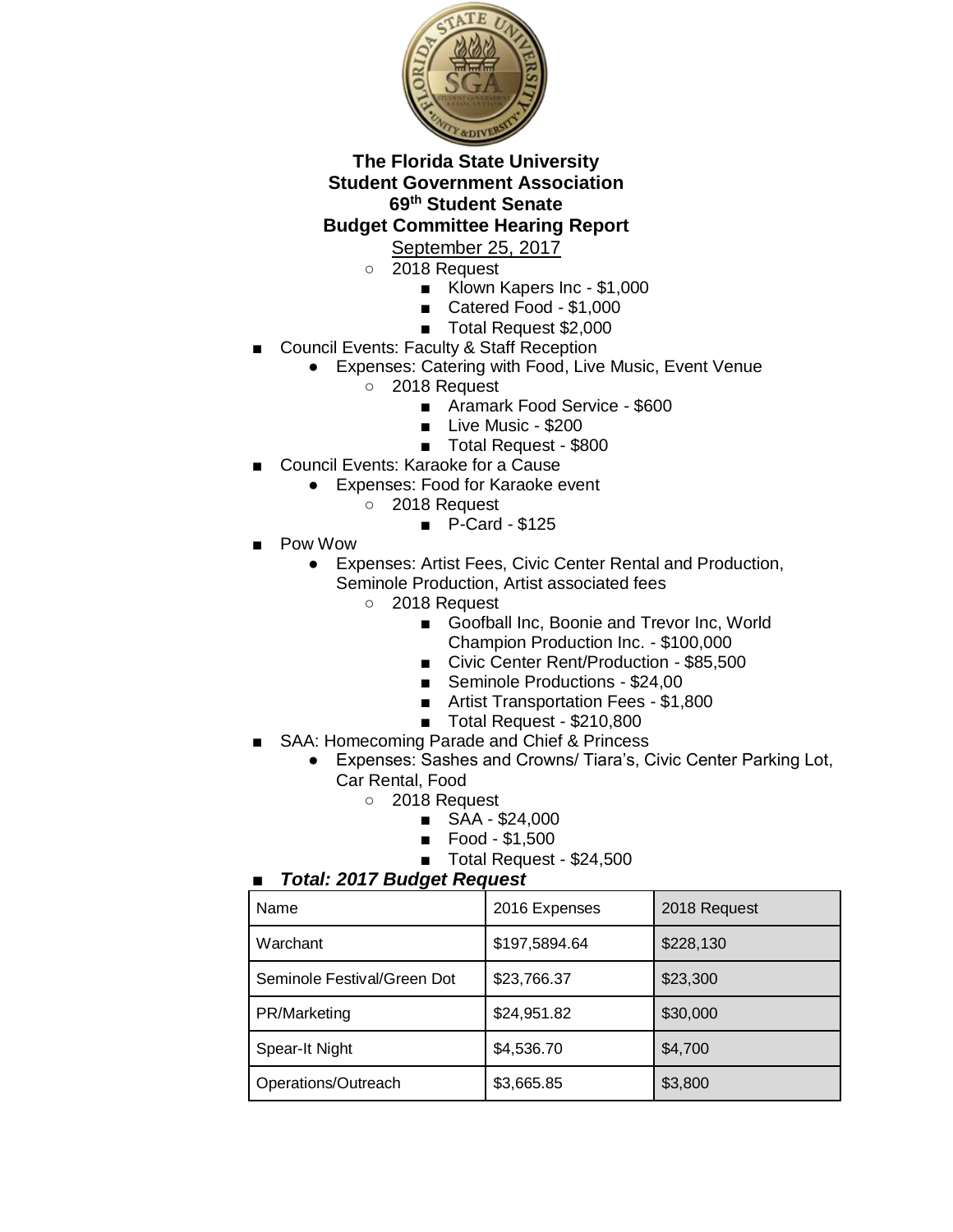

| Jimbo's Tailgate     | $-$ \$2,000  | \$2,000   |
|----------------------|--------------|-----------|
| Faculty & Staff      | \$200*       | \$800     |
| Karaoke              | \$122.74     | \$125     |
| Pow Wow              | \$183,167.09 | \$210,800 |
| <b>SAA</b>           | \$25,100     | \$24,500  |
| <b>Total Request</b> | \$466,200,21 | \$531,655 |

- ■
- Questions:
	- Senator Knight-Baker asked how much funds do they currently have in the account?
		- They were allocated \$295,000 for all there areas and that was very difficult.
		- The Homecoming Council gets \$119,000
	- Chair Pimentel asked if they have a breakdown for the amount of shirts and price?
		- They spent about \$8,000 dollars on shirts and they think its about 4,000 shirts through Homestead.
		- They want to secure WarChant first and then get shirts and promotional materials. The Pow Wow tanks are also included in that.
			- Chair Pimentel followed up with expenses for renting our civic center, he asked if the amount shown on the packet was the exact amount of the Civic Center?
				- It changes by going up and down each year and it changes based on artist.
		- Senator Joseph asked for a date for homecoming
			- November 12th through the 18th 2018
				- The Pow Wow performers are?
					- Hassan Burgess and Hasan Minhaj
		- Senator Knight-Baker asked if they get the same performers as they do before?
			- They never do that but they try and shoot for performers who are included in their sweet price range of \$150,000.
		- Senator Joseph asked depending on their book, do they determine their opening act?
			- Yes they do determine that because they want to include artist who are already touring. Which is a concept they want to include.
- Closing: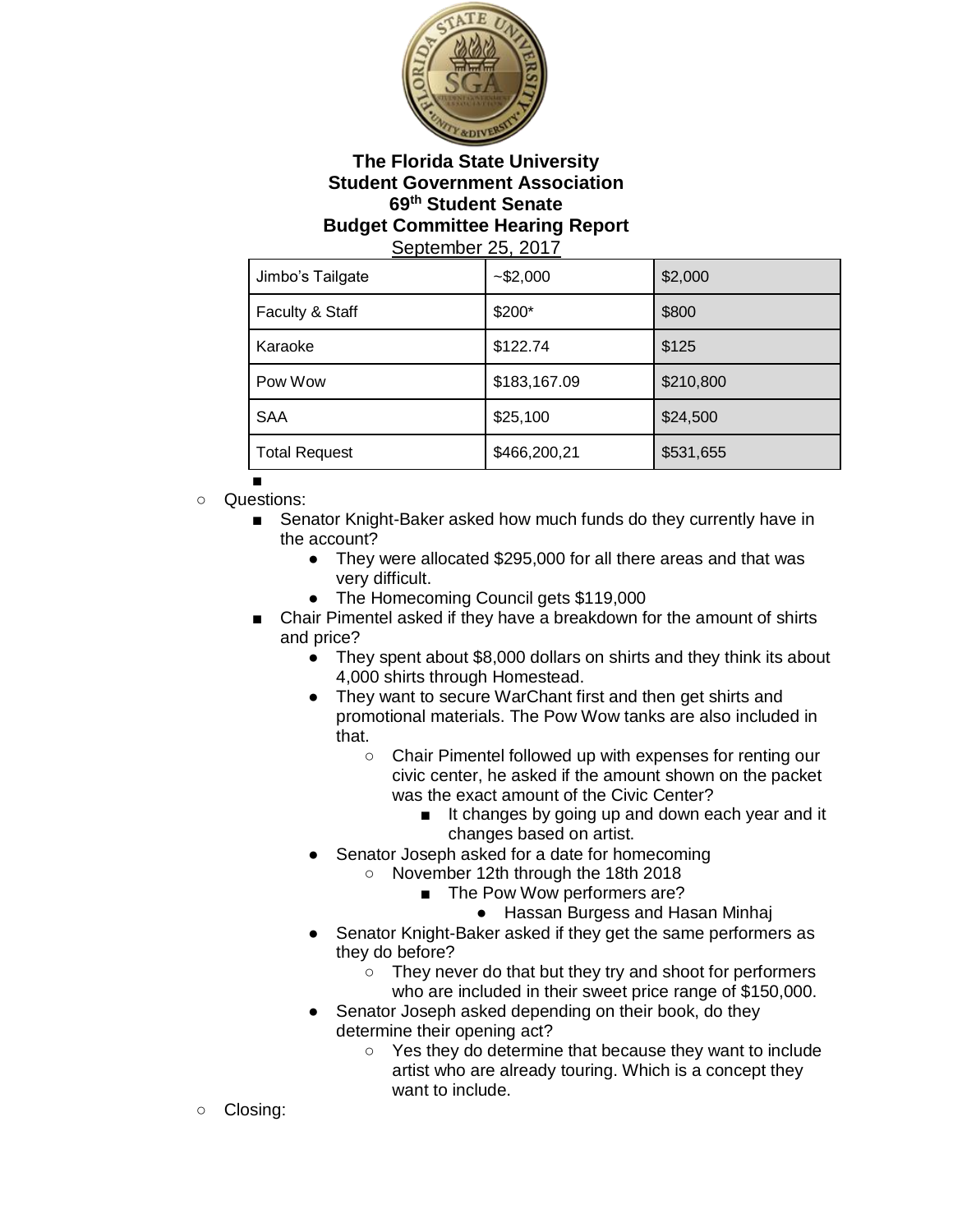

September 25, 2017

■ Chair Pimentel reminded them deliberations are on Friday and them to stay alert through emails and phone.

### ● **11:20 A.M. - 11:40 A.M.** - Black Student Union

- Director: Andrew Melville
- Treasurer: Ryan Marc
- Opening:
	- ■
- Details:
	- Contractual Services \$13,000
		- $\bullet$  Pep Rally \$2,600
		- Pageant \$200
		- Homecoming \$200
		- Black History Month \$6,100
		- Bobby E. Leach Ball \$1,300
		- Transfer to C&A \$2,600
		- Total \$8,150
	- Expense \$8,150
		- Pageant
		- Homecoming
		- SMLI Banquet
		- Soul Food Sundays
		- Boobly E. Leach Ball
		- COBOL Olympics -
		- Town Halls & Health and Athletic
		- Incite Calendar and Magazine
		- Inauguration
	- Food \$4,100
	- Clothing & Awards \$2600
	- Reasons for Increase
		- The New BSU House
		- They need more supplies for the office and the increase in student demand for the Black Student Union.
	- **Staple Events** 
		- Food
			- General Body Meetings \$1,450
			- Homecoming \$600
			- Bobby E. Leach Ball \$650
		- **Contractual Service** 
			- Black History Month \$6,100
			- Pep Rally \$2,600
			- Homecoming \$200
			- Bobby E. Lech Ball \$1,300
			- Pageant \$200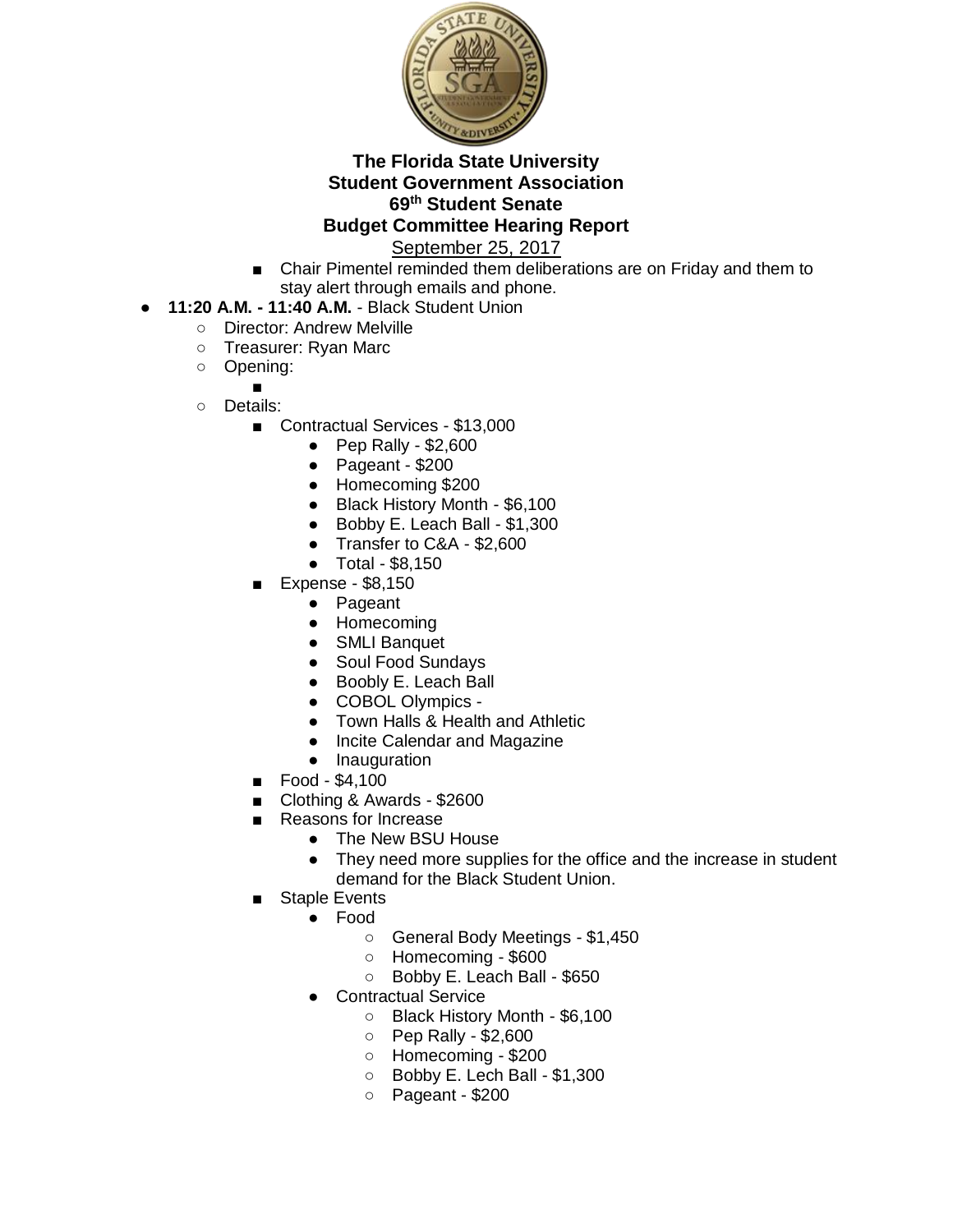

- **Expense** 
	- Black History Month \$2,700
	- Homecoming \$2,200
	- Pageant \$350
	- Bobby E Leach. \$350
- **Clothing and Awards** 
	- BHM T-Shirts \$3,300
- Questions:
	- Senator Joseph asked what previous speakers were here for BHM?
		- He is not sure about previous but they are talking with Pride to bring in the BLM Speakers.
	- Senator Bolton asked to get previous year expense reports.
		- He will send those to us.
	- Senator Rodriguez how many people show to GBM's?
		- A lot of students which is why they provide food which covers around 100-150 students and each and every student get to eat.
	- Senator Jackson asked how many students attend the Bobby E. Leach Ball attend?
		- They mentioned about 150 students and they hold it for students off campus to give out the scholarship, but in previous year it has been on campus.
	- Senator Bolton where are these projections coming from?
		- Previous Expense Reports
	- Senator Rodriguez asked about self-generated funds?
		- They have a fundraising committee with oversees this.
			- What exactly do they pay for with self-generated funds?
				- Expense, food as well, and getting candy from the dollar store for Halloween.
	- Senator Jackson asked how are the t-shirts available?
		- They use this as promotional tools and are given out at GBM's. They also table at every Market Wednesday. The table outside of Strozier and they hand out items there.
	- Senator Joseph asked if the Black Alumni Association helps with funding?
		- They are hoping for this on having a stronger presence with alumni
	- Senator Joseph asked about the pep rally if they asked if they get support from FAMU and TCC?
		- Yes they do receive help. After talking with FAMU President they now have Gaither Gym for the Pep Rally.
	- Senator Jackson asked if FAMU and TCC are given proportional amounts of money to events or are we taking those costs?
		- We are doing this together, and FAMU can also provide entertainment.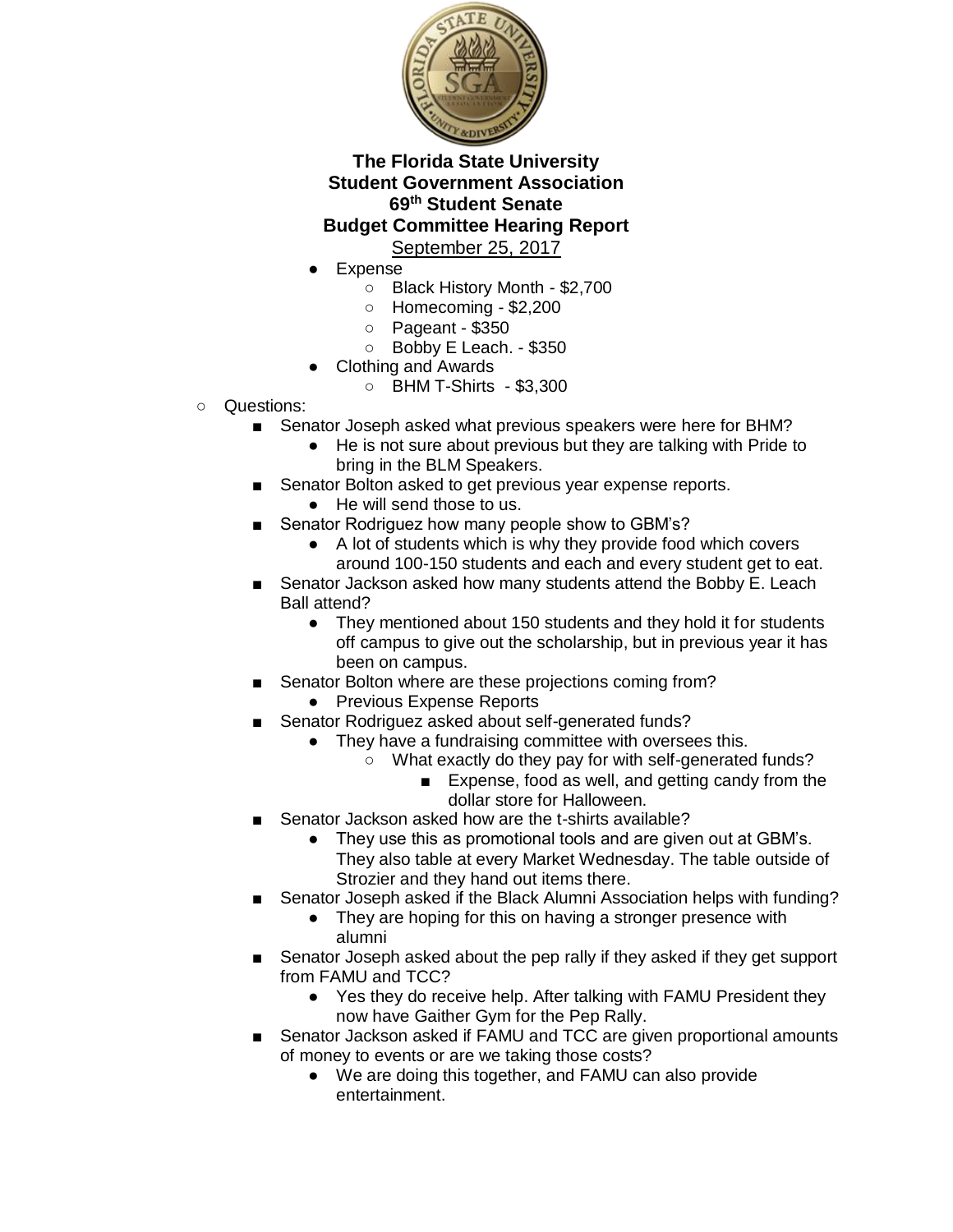

- Senator Rodriguez asked how much did they generate last year for the scholarship?
	- From fundraising events they make around \$150 dollars so it will be around \$300 extra but that information will sent to us.
- Closing:
	- Chair Pimentel mentioned to them that look out to be reached out for Friday deliberations.
- **1:20 P.M. - 1:40 P.M.** Women Student Union
	- Director: Melissa Rony
	- Treasurer: Rhakyria McCormick
	- Opening:
		- The Women Student Union is to help develop a greater sense of awareness in the Florida State University community of the nature of women's problems and their relationship to the economic, social, and political nature of the American society.
		- To promote the growth of a positive approach towards women's concerns on campus
		- To lobby and actively confront sexual discrimination
	- Details:
		- \$2,350 for OPS Wages
			- Breakdown?
				- They want to do so much this school year so that did not want to limit themselves.
		- \$5,435 for Expenses
			- Women of History Month \$1,700
				- WHM Event \$250
					- Ladies Legacy Banquet \$100
				- Women's Leadership Conference \$100
				- Book Talk Books \$500
				- Movie Screening \$550
				- WSU Day at the Rez \$300
				- Total Request \$1,700
			- External Affairs Committee \$50
			- OWL Committee \$50
			- Political Action Committee \$50
			- Public Relations Committee \$50
			- Membership Committee \$50
			- Historian \$50
			- Other Events \$300
			- Casualty Insurance \$35
			- Homecoming \$100
			- Center Necessities \$35
			- Serve Trip \$1,500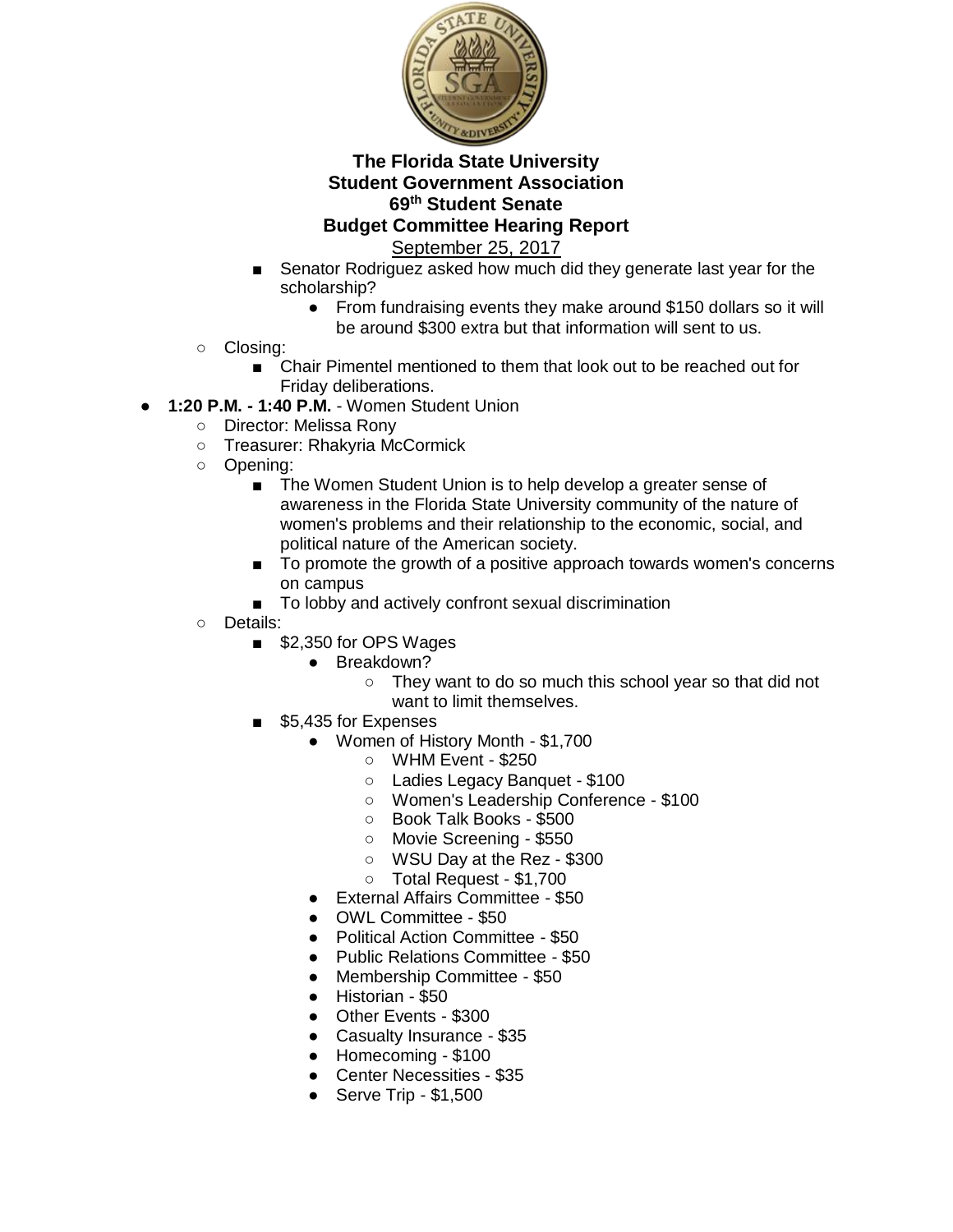

- Fall Week \$150
- Leadershape \$800
- Promotional Items \$200
- \$2,650 for Food
	- Ladies Legacy Banquet \$1,600
	- Women's Leadership Conference \$300
	- WSU Day at the Rez \$150
	- Book Talk \$150
	- Let's Talk \$200
	- Fall Snacks \$100
	- Spring Snacks \$150
- \$8,500 for Contractual Services
	- Women History Month Speakers \$8,500
- \$1,850 for Clothing and Awards
	- Fall T-Shirts \$700
	- Women's History Month T-Shirts \$850
	- Ladies Legacy Banquet Awards \$300
- The Women Student Accomplished:
	- Increased Leadership Opportunities
	- More Educational Programming
	- Co-Sponsorships
	- Dedicated General Body Members
	- Increased Community Involvement
	- Expanding to other campuses
- Challenges WSU Face:
	- WSU Center Location, WSU Center Resources, Budget Cuts = Funding, Office Space Necessities
- Funds that are left over are used to plan for the summer and beginning of fall semester.
- Questions:
	- Senator Jackson asked for the complete dollar amount?
		- The total is \$18,430 dollars.
		- **\$20,785** *is the total amount including OPS Wages.*
	- Senator Bolton asked if they contacted any possible speakers and got price quotes?
		- They currently have no speaker but are reaching out.
			- Senator Bolton asked if they have done any research in speakers?
				- Not yet but they have looked speakers but the past years some speakers come for free.
	- Senator Bolton asked if they keep expense reports?
		- They will email that to Chair Pimentel.
	- Chair PImentel asked how much did the previous speaker cost?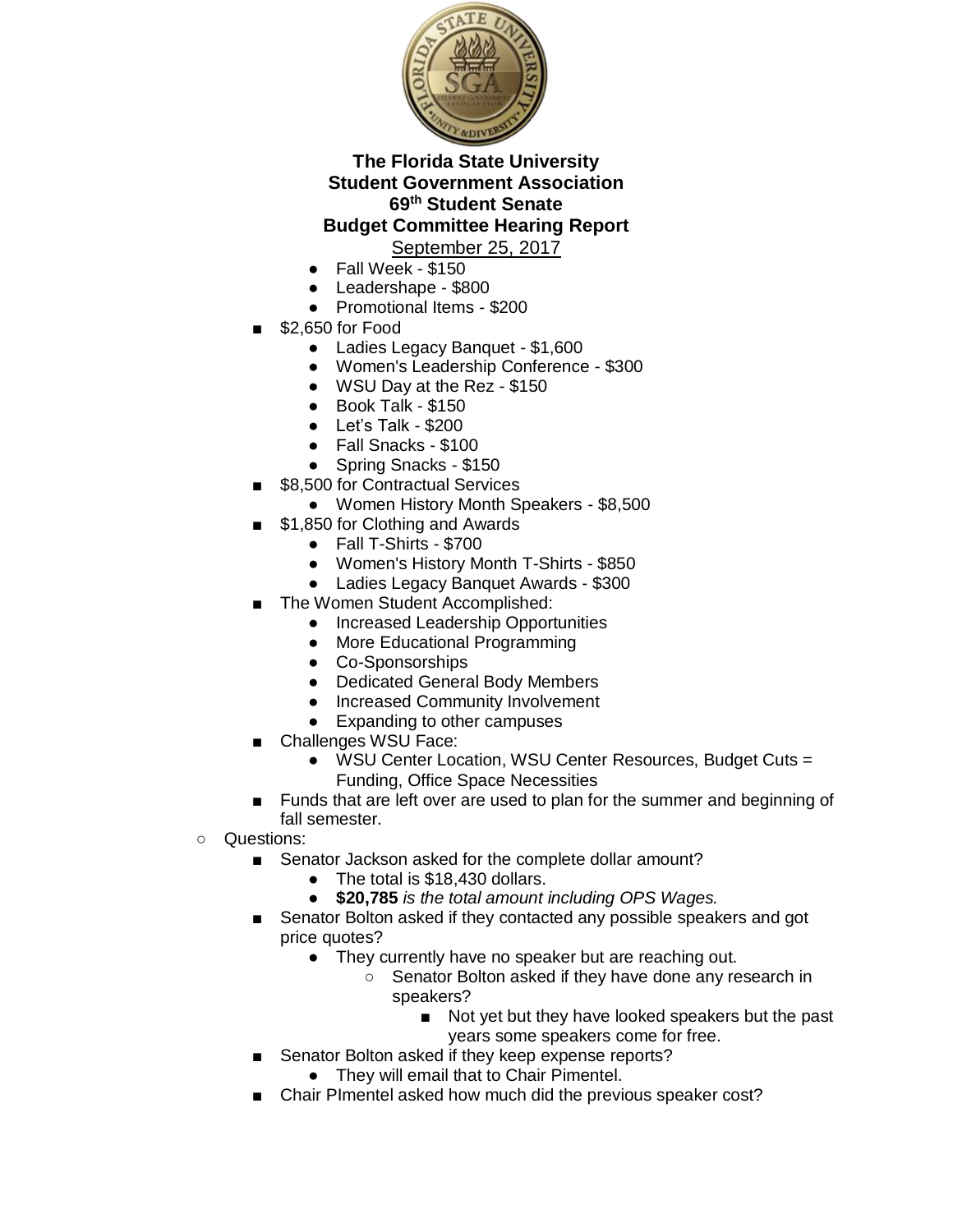

- She cost \$6,000 dollars
- Chair Pimentel asked how many shirts and at what price?
	- \$800 dollars on shirts and they order them in bulk
	- Senator Jackson asked if these events were open to the student body?
		- Yes they are
- Closing:
	- None.
- **1:40 P.M. - 2:00 P.M.**  PAC
	- Director: Joshua Schulster
	- Treasurer: N/A
	- Opening:
		- PAC is intended to allocate A&S fees to any RSO that requests funds to make purchases that benefit the student body as a whole.
		- Since 2015, PAC's budget has decreased over 30%
	- Details:
		- PAC is requesting \$55,000 in the Expense Category
		- PAC is one of two funding boards. PAC directly benefits the student body by enabling organizations on campus to provide items and events with the goal of providing a sense of community and involvement within the student boy while also trying to reach more and more students each day.
		- As the budget has been decreasing the amount of clubs requesting funds have been increasing.
	- Questions:
		- Senator Bolton asked about good outreach opportunities?
			- He mentioned not giving him more than \$60,000 because he is big on fiscal conservatism and he knows that \$55,000 will help them function efficiently.
	- Closing:
		- None.
- **2:20 P.M. - 2:40 P.M.**  Golden Tribe
	- Director: Alex Austein
	- Treasurer: n/a
	- Opening: To provide the student body speakers in association with the Union Productions. They try to connect students with humanitarians, academics and scholastics.
	- Previously brought out Bill Nye and even speakers like Spike Lee ○ Details:
		- Fall 2015-Spring 2016
			- Common September 29, 2019 \$54, 233.46
				- Attendance was 626
			- Jelani Cobb January 19, 2016 \$14,912 ○ Attendance was 379
			- James Franco April 14, 2016 \$94, 302.48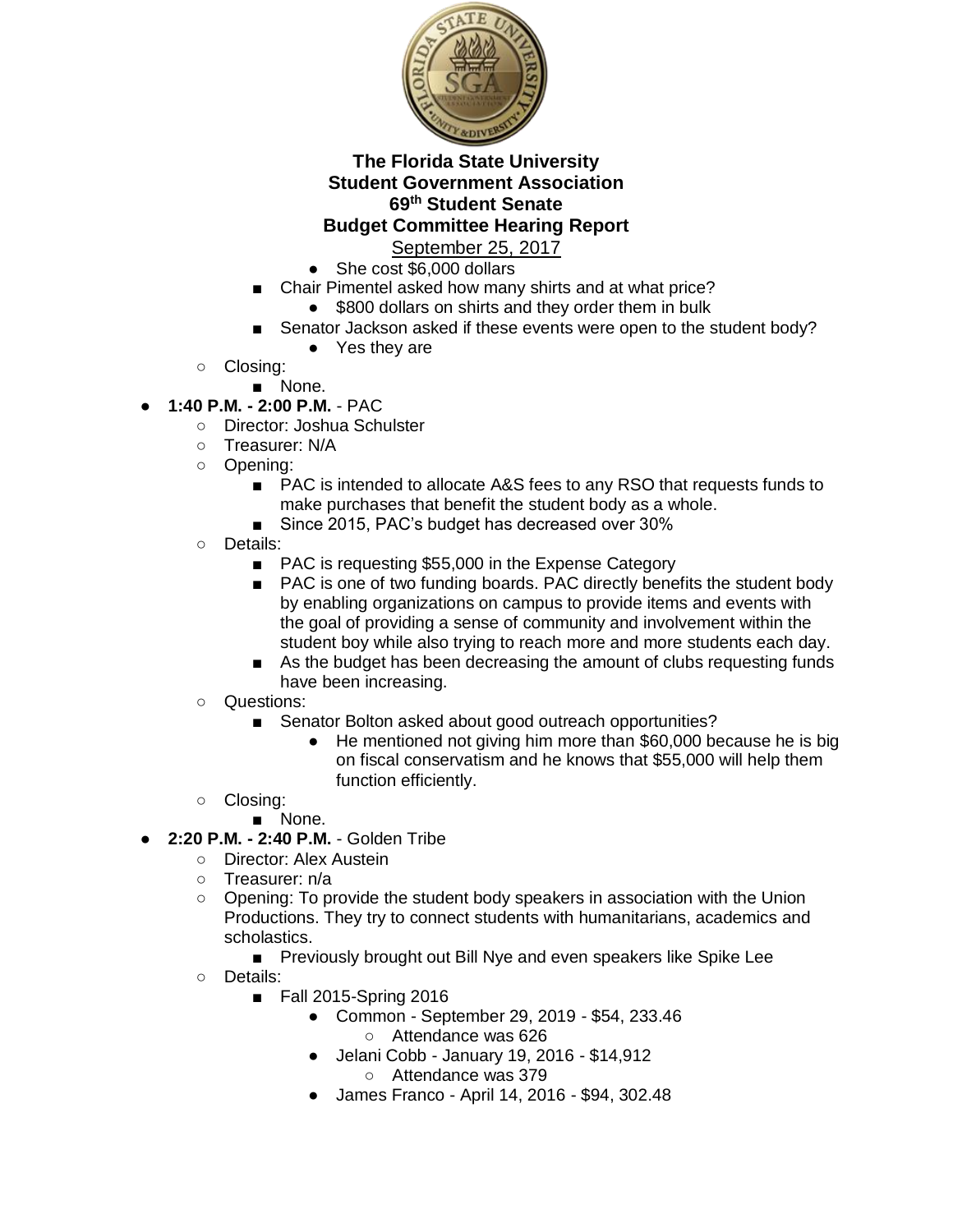

- Attendance was 2,300
- Fall 2016-Spring 2017
	- Dr. Marc Lamont Hill
		- Total cost of \$26,625.20
		- Attendance was 500
	- **Philip Glass** 
		- Total cost of \$39,271.49
		- Attendance was 600
	- **Barry Jenkins** 
		- Total cost of \$23,918.97
		- Attendance was 900 or about 850
- Goals to meet
	- 3 lectures per academic year
	- Diverse topics and speakers that appeal to both niche interests and broad audiences
	- An average of \$30,000 per speaker contract fees, and approximately \$4,000 for expense.
- Questions:
	- Senator Jackson asked if they got help from the BSU for hosting events like Barry Jenkins?
		- They do not fund but they do advertise and attend
	- Senator Rodriguez asked about outreach?
		- They promote it on social media and through groups and they are working to get a bigger audience/attendance.
	- Senator Bolton asked about if they charge fees?
		- Yes they do expect for the MLK event
			- Have they considered any more measures of marketing?
				- They print posters, yard signs and banners and are trying to do online marketing on Facebook, Twitter, and Instagram to get certain age ranges.
- Closing:
- **2:40 P.M. - 3:00 P.M.**  WVFS Radio Station
	- Director: Misha Laurents
	- Treasurer: Karl Vieweg
	- Opening:
		- They are celebrating 30 years this Fall
		- They are in Suite 420 in the Diffenbaugh buildings
			- One of the only federally licensed broadcasts
		- They are an FCC Broadcasting Facility
		- They have someone working 24 hours a day
		- They have shut down for the recent hurricane
	- Details: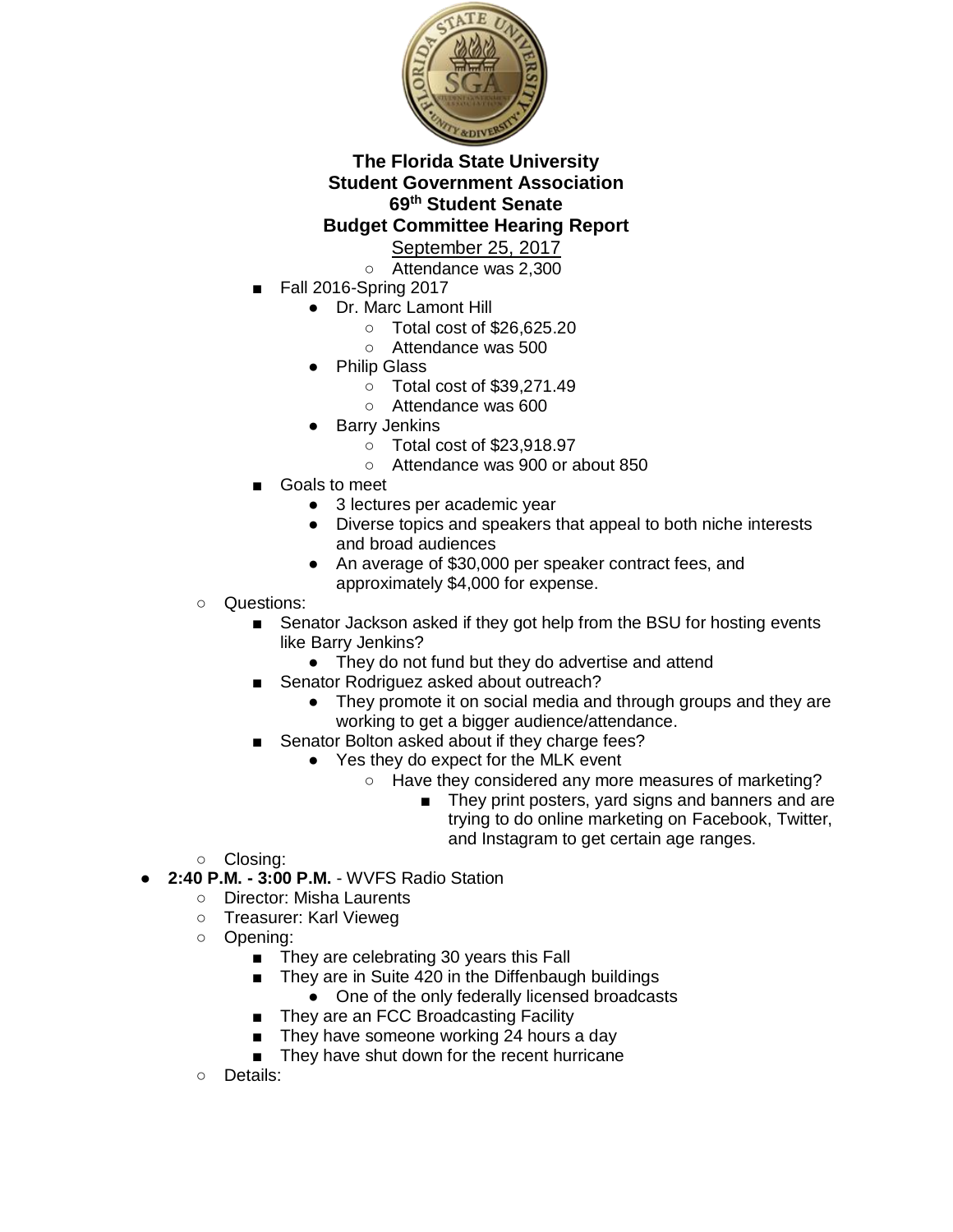

September 25, 2017

- They have students coming from various majors and they even grab students from FSU and FAMU.
	- Learning all parts of the radio (Sports, Writing, Marketing, Public Relations, and more).
		- They get accounting, nursing, education, hospitality and more majors.
- The funding needs of the radio station are extremely different than any other organization.
- They need 3500 dollars of repair to their antenna
	- \$2,600 in parts and 26 in antenna
- It took them decades to things for their printer and they have very old machines
- OPS Wages \$42,868
	- *(Student)* Program Director \$8,424
		- Lead Student Position, FCC Compliance
	- *(Student)* Music Director \$8,434
		- National liaison between record labels and artists
	- Station Engineer \$8,000
		- FAMU and FSU Engineer
	- Systems Admin \$7,000
		- IT man from EOAS
	- Studio Manager \$6,000
	- Webmaster \$5,000
	- **ONE CLARIFICATION: All Staff Members are volunteers but these 6 are paid**
- Contractual Services \$7,000
	- Services
- Expense \$23,500

## ○ **The total cost is \$73,368.00**

- They are asking the radio station to help promote big events and even record labels are reaching out.
- They lost \$3,000 in wages last year and that hurt them.
- Questions:
	- Senator Bolton asked are student organizations able to advertise on the radio and is there a charge?
		- Student organizations can advertise for free about anything
		- Local only policy to promote through underwriting
	- Senator Rodriguez that people are able to record and how much do they charge?
		- Anyone is allowed to record, they host local music every monday night. They 30 minutes of original music. \$25 dollars an hour.
			- Speakers, Acapella groups and they sometimes host without a fee.